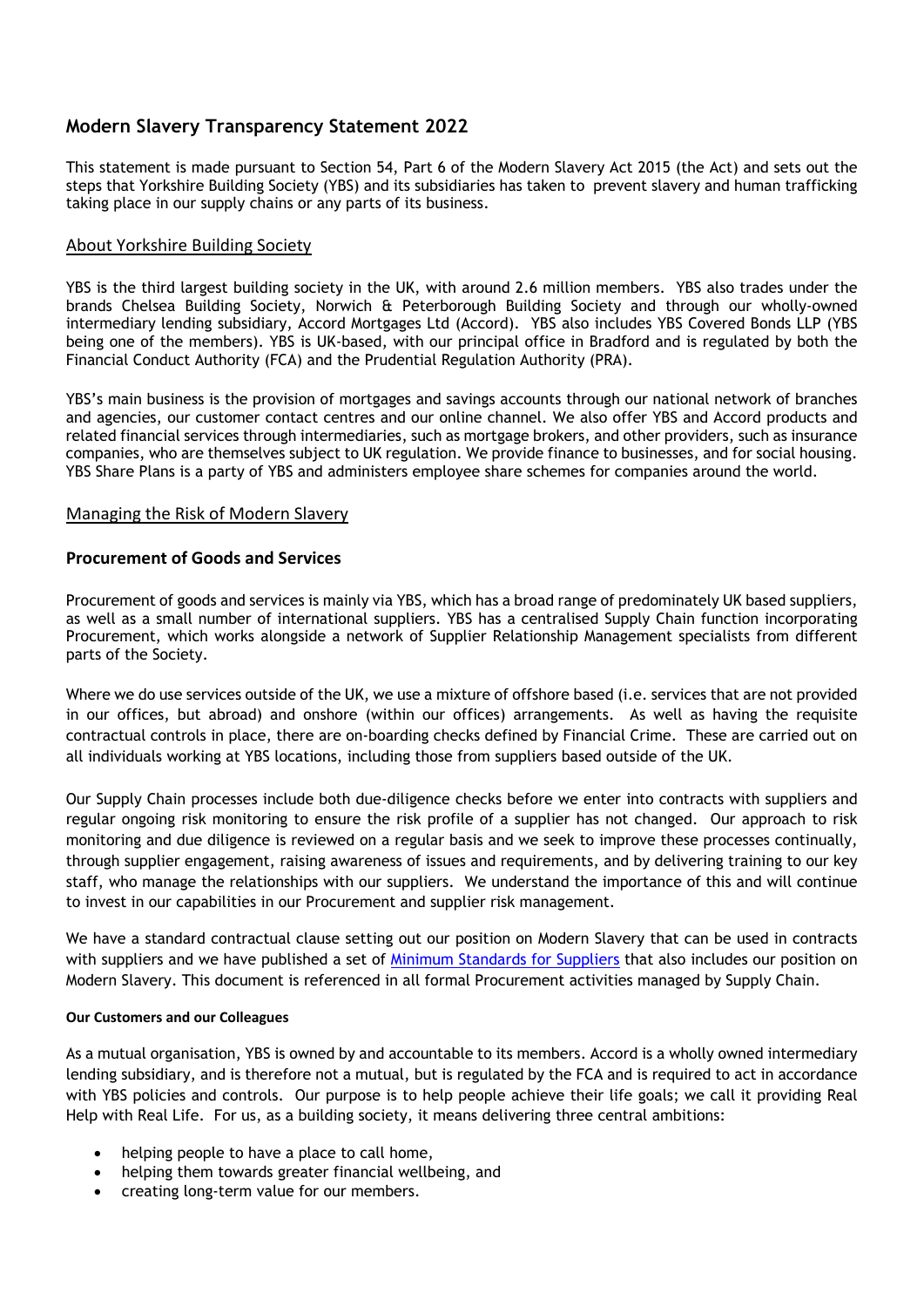We have around 3,000 colleagues, but where appropriate, also engage contingent workers (over 1,200) to meet our additional or specialist resource requirements. All colleagues are employed by YBS and all of our colleagues and all are carefully checked and vetted before they start work. In addition to this all receive regular training to ensure they understand and comply with our values and policies and all colleagues earn at least the Real Living Wage and are eligible to join an independent union.

#### **Risk Assessment and Due Diligence**

We operate in a highly regulated sector and are therefore cognisant of the need to mitigate the risk of facilitating Modern Slavery and Human Trafficking (MSHT) in our supply chain and through our business operations. We maintain robust risk assessment and due diligence checks and actively seek to improve our controls within this area.

We conduct regular business-wide Financial Crime Risk Assessments, which review our level of risk and control in all areas of financial crime, including Modern Slavery and Human Trafficking (MSHT), and continue to enhance the control framework on an ongoing basis.

## **Our Policies in relation to Modern Slavery**

All relevant business-wide policies include appropriate reference to and consideration of the risk of MSHT. These policies include:

- **Ethics Policy:**
- Financial Crime Policy;
- Whistleblowing Policy;
- Employee Code of Conduct;
- Supplier Procurement Code of Conduct and Minimum Standards for Suppliers.

In addition, MSHT forms part of our overall ESG strategy. Our local procedures are designed to ensure that behaving ethically towards our customers, employees and suppliers is at the heart of our business. We also operate various controls to protect our members' money and personal information, and safeguard our systems and services, so they are not used to perpetrate or facilitate crime, including Modern Slavery offences. This includes a requirement for customer-facing colleagues to remain vigilant and report any suspicious activity that may be linked to Modern Slavery or Human Trafficking. In 2022, we are planning to extend this awareness and training to non-customer facing colleagues.

## What we pledged to do in 2021

## *Pledge 1 - Delivery of additional targeted training and awareness of Modern Slavery and Human Trafficking (MSHT) to colleagues*.

As a result, we delivered targeted training to high risk areas such as Accord Sales Management and refresher training to the retail network. We also shared briefing packs with all customer facing colleagues: retail network and Customer Services Function. We used Anti- Slavery Day (18 October) to raise awareness by a newsfeed and blog on the intranet.

*Pledge 2 - Further strengthening of controls in our Procurement function.*

As a result, we have added a Modern Slavery risk assessment to our supplier risk triage process, as part of the due diligence process for suppliers.

*Pledge 3 - Increasing our engagement with external Working Groups in partnership with businesses across the country.*

As a result, we engaged with external groups (EY & Stop the Traffik). We agreed with the National Crime Agency (NCA) to share a presentation to the retail network, the Society's third parties (valuers, brokers etc), Head Office based customer facing teams and senior management.

*Pledge 4: Drafting KPIs to improve effectiveness of oversight*

As a result, we have agreed a set of draft KPIs in the Working Forum.